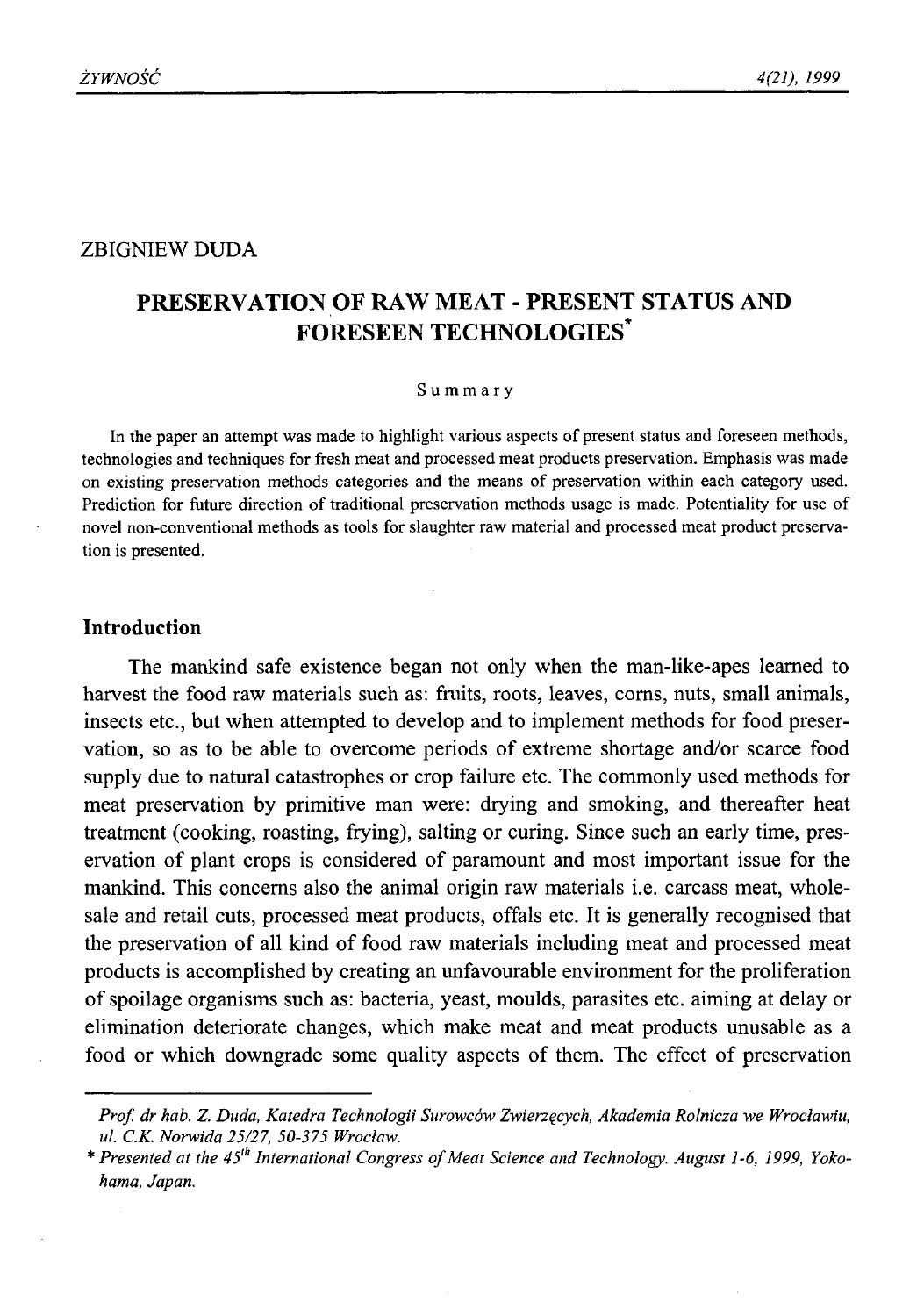depends also on controlling the action of certain enzymes within the tissue, and preventing the chemical oxidation of lipids which leads to rancidity.

## **The greatest achievements in theory and practice of food conservation during last quarters of XX century - invention of hurdle concept of preservation**

According to Chirife [17] the traditional food preservation procedures rely upon the use of "extreme conditions" namely: high temperature (sterilisation), very low temperature (freezing), high acidification, dehydration etc. In that contents it seems justified to present the opinion of Board and Gould [8] who described such situation by saying: "the traditional approach to food preservation is equivalent to stopping a clock by striking it once with a heavy object: the mechanism is broken (microbial growth is stopped) but the case (organoleptic properties of the food) is invariably extensively damaged". Some of the limitations of conventional methods of food preservation are shown below (Tab. 1).

**T a b l e 1**

| Method                    | Hurdle               | Limitations                                                                     |
|---------------------------|----------------------|---------------------------------------------------------------------------------|
| Air drying                | $a_w$                | Loss of flavour, shape and colour. Pure texture.<br>Slow/incomplete rehydration |
| Freeze-drying             | $a_w$                | Cost                                                                            |
| Canning                   | Thermal inactivation | Quality loss. Cost of the can & energy                                          |
| <b>Salting</b>            | $a_{\rm w}$          | Very high salt content, poor texture                                            |
| Acidification             | pH                   | Flavour changes due to high acidity<br>$(natu-$<br>ral/artificial)              |
| Preservatives             | Antimicrobial action | Legal and health problems                                                       |
| Refrigeration or Freezing | Low temperature      | Energy cost. Absence of "cold chains" (also $a_w$<br>for freezing)              |

Some limitations of traditional food preservation methods based on one hurdle.

**Chirife, J. [17]**

Therefore, combined methods of food preservation, invented and developed by Leistner, gained a world-wide recognition and the concept is known as "hurdle preservation technology". According to the hurdle concept of food preservation each preservation process is based on one or two main hurdles, with additional minor hurdles being required to provide the expected microbial and/or enzymatic stability [17, 65, 71, 72, 73, 74, 77, 94, 126].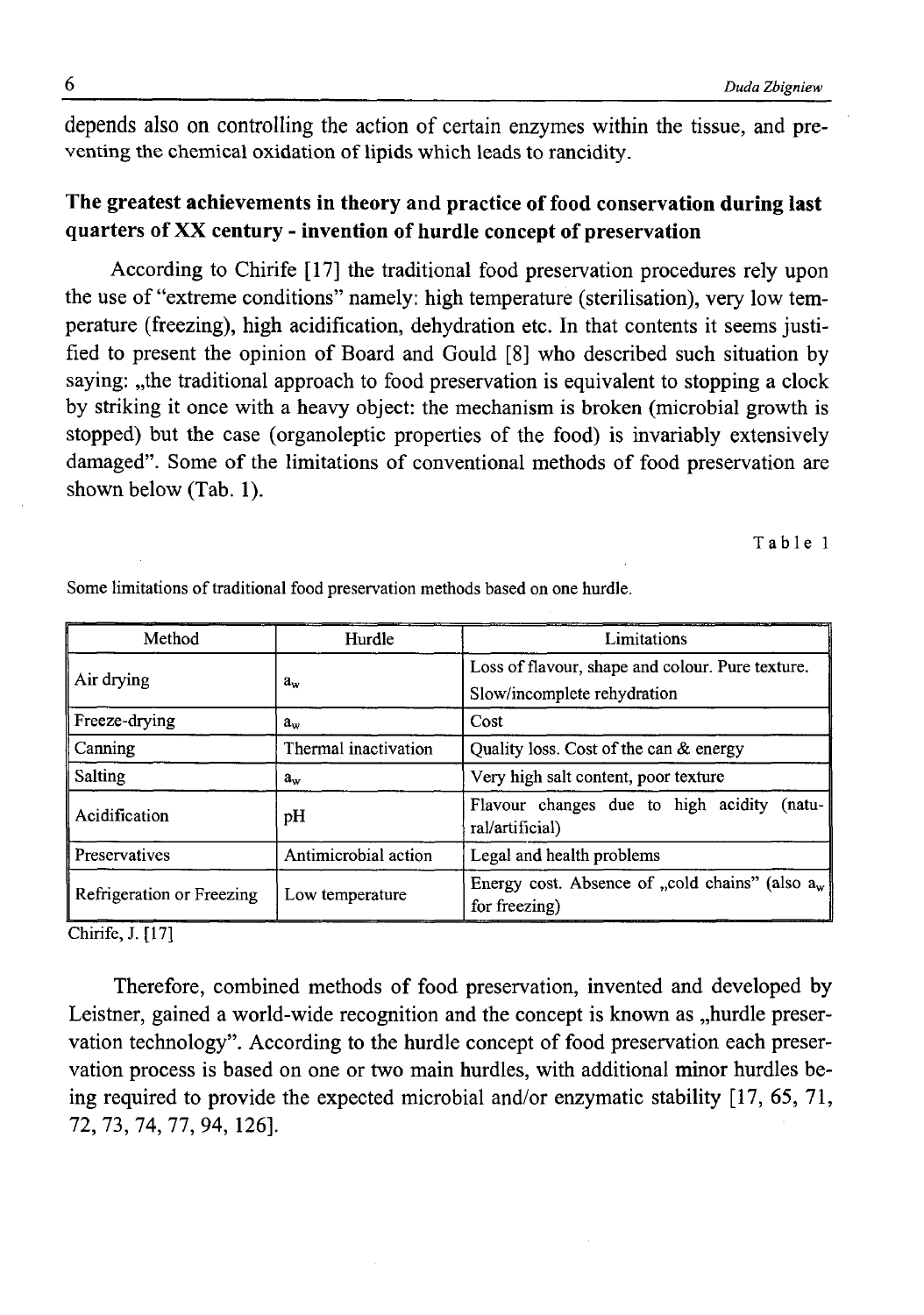Table 2

|                 | A. PHYSICAL METHODS (HURDLES)               |        |                                          |
|-----------------|---------------------------------------------|--------|------------------------------------------|
| A. 1.           | Heat processing                             | A. 4.  | Electromagnetic energy (EME)             |
|                 | (heat transfer: conductance, convection,    | A. 4a. | Microwave energy                         |
|                 | radiation) (main means: hot air, water, fat | A. 4b. | Radiofrequency energy                    |
|                 | or oil, steam)                              | A. 4c. | Oscillating magnetic field pulsed energy |
| A. 1a.          | Sterilization                               | A. 4d. | High electric pulses field energy        |
| A. 1b.          | Pasteurization                              | A. 5.  | Photodynamic inactivation (high energy   |
| A. 1c.          | Cooking                                     |        | density pulsed light)                    |
| A. 1d.          | Scalding                                    | A. 6.  | Ultrahigh pressure (Pascalisation)       |
| A. 1e.          | Blanching                                   | A. 7.  | Ultrasonication                          |
| A. 1f.          | Ohmic heating                               | A. 8.  | Packaging                                |
| A. 1g.          | Radiant heating (grilling)                  | A. 8a. | Vacuum packaging                         |
| A. 1h.          | Dielectric heating                          | A. 8b. | Moderate vacuum packaging                |
| A. li.          | Extrusion cooking                           | A. 8c. | Active packaging                         |
| A. 2.           | Storage temperature                         | A. 8d. | Smart packaging                          |
| A. 2.a.         | Above the freezing point (cooling, chill-   | A. 8e. | Aseptic packaging                        |
|                 | ing)                                        | A. 8f. | <b>Edible</b> coatings                   |
| A. 2 <b>b</b> . | Below the freezing point                    | A. 9.  | Modified atmosphere packaging            |
|                 | (freezing)                                  | A. 10. | Modified atmosphere storage              |
| A. 3.           | Radiation                                   | A. 11. | Controlled atmosphere storage            |
| A. 3a.          | Ultraviolet (UV)                            | A. 12. | Hypobaric storage                        |
| A. 3 <b>b.</b>  | Ionizing (Radappertization,                 | A. 13. | Microstructure                           |
|                 | Radicidation, Radurization)                 |        |                                          |

Techniques and technologies of raw material and food product preservation.

| B. PHYSICOCHEMICAL METHODS (HURDLES) |                                |               |                            |
|--------------------------------------|--------------------------------|---------------|----------------------------|
| B. 1.                                | $a_{\bf w}$                    | B. 12.        | Sulphite or $SO2$          |
| B.2.                                 | pH                             | B. 13.        | Phosphates                 |
| B.3.                                 | Redox potential (Rh)           | B. 14.        | Glucono-delta-Lactone      |
| B.4.                                 | Salt (NaCl)                    | B. 15.        | Phenols                    |
| <b>B.</b> 5.                         | Nitrite (NaNO <sub>2</sub> )   | B. 16         | Chelators                  |
| B. 6.                                | Nitrate ( $NaNO3$ or $KNO3$ )  | B. 17.        | Ethanol                    |
| B. 7.                                | Carbon dioxide $(CO2)$         | B. 18.        | Surface treatment agents   |
| B. 8.                                | Nitrogen $(N_2)$               | <b>B.</b> 19. | Propylene glycol           |
| B. 9.                                | Oxygen(O <sub>2</sub> )        | B. 20.        | Spices and Herbs           |
| B. 10.                               | Ozone                          | B. 21.        | Lactoperoxidase            |
| B. 11.                               | Organic acids                  | <b>B.</b> 22. | Antioxidants               |
| B. 11a.                              | Lactic acid, lactate           | <b>B.</b> 23. | Lysozyme                   |
| B. 11b.                              | Acetic acid, acetate           | B.24.         | Curing                     |
| B. 11c.                              | Ascorbic acid , ascorbate      | <b>B.</b> 25. | <b>Smoking</b>             |
| B. 11d.                              | Sorbic acid, sorbates          | B. 26.        | Maillard reaction products |
|                                      | B. 11e. Formic acid, formiates | B. 27.        | Carbon monoxide            |
| B. 11f.                              | Propionic acid, propionates    |               |                            |

 $\lambda$  $\bar{z}$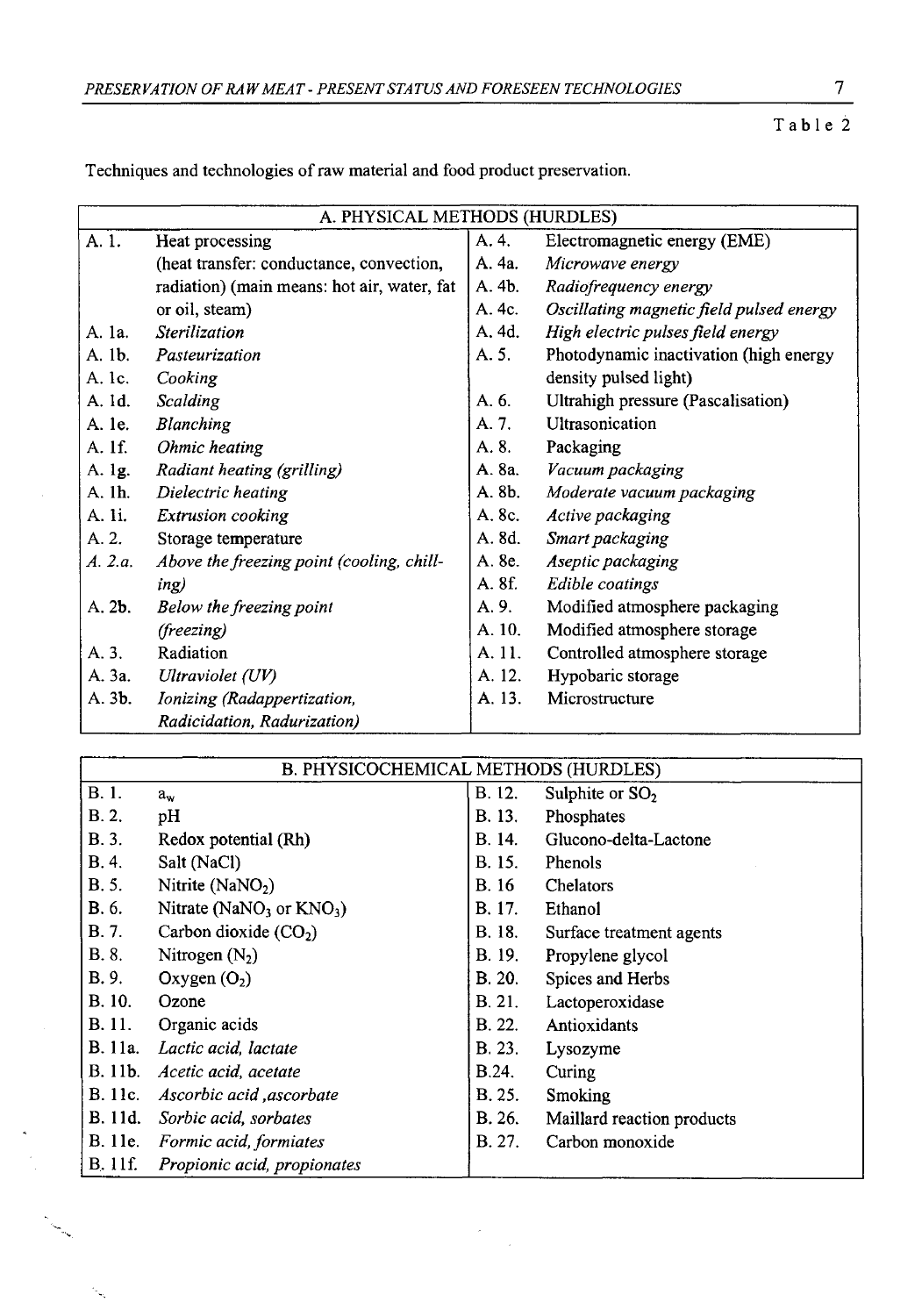|         |                   |                  |                                               | Duda Zbigniew |
|---------|-------------------|------------------|-----------------------------------------------|---------------|
|         |                   |                  | C. MICROBIALLY DERIVED TECHNOLOGIES (HURDLES) |               |
| $C.1$ . | Competitive flora | $\mathsf{IC}.3.$ | <b>Bacteriocins</b>                           |               |
| C.2.    | Starter cultures  |                  | C. 4. Antibiotics                             |               |
|         |                   |                  |                                               |               |

| D. MISCELLANEOUS TECHNOLOGIES (HURDLES) |                        |        |          |
|-----------------------------------------|------------------------|--------|----------|
| D.1                                     | Monolaurin             |        | Chitosan |
| D. 2.                                   | Free fatty acids (FFA) | `D. 4. | Chlorine |

**[Bogh-Sorensen [9] Adapted and modified by Duda, Z.]**

According to Bogh-Sorensen [9], the most important hurdles, especially for safety and stability, could be subdivided on: physical, physico-chemical, microbiologically derived and miscellaneous hurdles. The above categorisation of preservative methods could be considered of being appropriate to the contemporary development level of food preservation techniques and technologies. They are summarised in Table 2.

Assuming that different deterioration processes must be under permanent control for maintenance of meat quality, the most dangerous from public health and economic points of view, by no means and undoubtedly, is the microbial spoilage. It will quickly make meat unfit for consumption and by any criterion fresh meat, due to its chemical composition, must be considered a highly perishable product and preserved immediately [68, 57]. Therefore, minimisation and/or limitation, of the initial number of microorganisms that contact and contaminate raw meat, offals and/or processed meat products, will lengthen their shelf life. Simultaneously, it will very considerably influence the potentiality of storage length resulted from amelioration and/or increase of used traditional industrial preservation methods effectiveness [13, 36, 107, 129].

Demand for up-dating knowledge on recent technologies which allow extension of the storage and distribution period without jeopardising public health or the consumer's image of meat, resulted in conducting by the European Consortium for Continuing Education in Advanced Meat Science and Technology (ECCEAMST) advanced training course in "Shelf life of meat and meat products: quality aspects, chemistry and microbiology". Published proceedings of this course could be recommended as a manual assisting in acquaintance with contemporary developments in meat and meat products preservation and their shelf life extension [4].

## **Improvement of carcasses, sides and cuts preservation methods effectiveness through reduction of initial surface microbial (bacterial) contamination**

The investigations oriented toward identification of the sources and levels of after slaughter and dressing invasion and proliferation of bacteria and other sorts of microflora, resulting in surface bacterial contamination of beef, pork and/or sheep carcasses, sides, cuts, etc., which seriously limits the shelf life and refrigerated (chilling) storage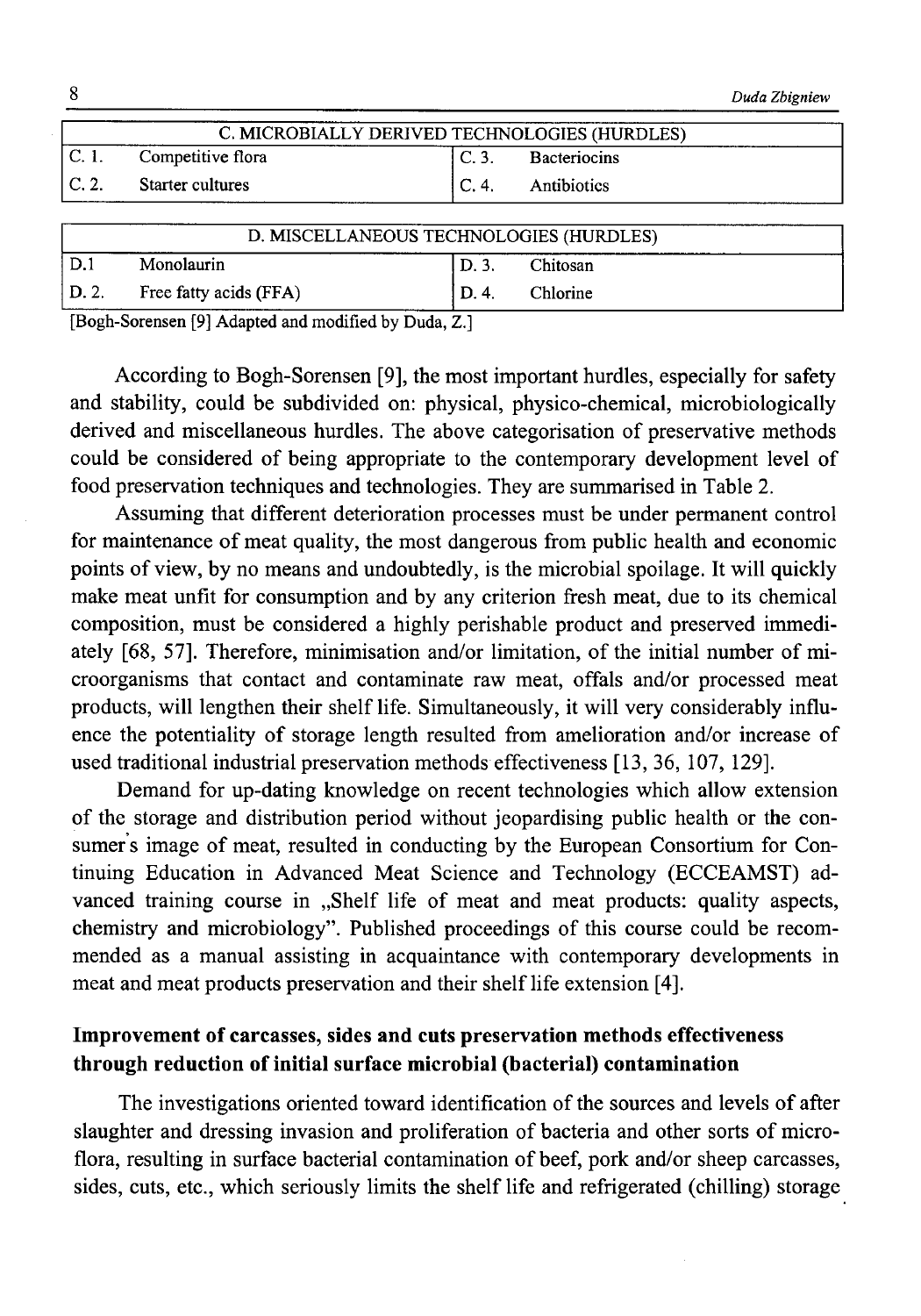period, and thereafter invention of the processes or procedures: physical, chemical and/or biological, focused on minimisation and/or elimination of the initial, carcasses and/or sides surfaces bacterial contamination are subjects of numerous recent publications. This reflects and indicates the great importance of the problem for the meat industry [21, 22, 27, 30, 42, 43, 44, 46, 48, 67, 102, 112]. Excellent review paper illustrating and summarising the research achievements, developments and progress in technologies and techniques used for diminishing the initial bacterial contamination of meat and meat products was recently published by Sofos and Smith [115]. The paper deals with non-acid meat decontamination technologies and their commercial applications. In order to complement the problem presented and discussed in the above mentioned review paper and other publications, it is worthwhile to mention of the promising effects of chitozan and urea in meat preservation [24, 95].

Having in mind the data presented in the above selectively cited literature sources, it could be concluded that any approach oriented toward diminishing initial bacterial contamination of the raw materials used in meat processing and culinary meat supply is fully justified. It results from increased consumer awareness and concern about microbial foodbome diseases and simultaneously resulted in enhancement and intensification of the efforts to reduce contamination of raw meat. This is evidenced by new meat and poultry inspection regulation being implemented in the USA. Accordingly, these regulations as well as the implementation of the principles of the hazard analysis critical control point (HACCP) system, renewed and intensified interest of meat and poultry slaughtering and processing plants, in the development and commercial application of meat and poultry surfaces decontamination procedures. Technologies and techniques developed and evaluated for initial surface of carcasses microbial decontamination and recommended for hampering bacterial proliferation in raw semi-processed meats (meat), presented and discussed in numerous recent publications, as well as in the above mentioned review paper include: live animal cleaning /washing, chemical dehairing, steam/hot water vacuuming for spot-cleaning/decontamination of carcasses, spraying/washing/rinsing of carcasses with water of low or high temperatures and pressures or chemical solutions, side of carcasses exposure to pressurised steam etc. Some of them are already employed in commercial applications. One of several recently invented facilities for carcasses surface bacterial decontamination is presented below (Fig. 1).

Use of the non acid chemicals: chlorine, chlorine dioxide, trisodium phosphate, hydrogen peroxide, ozonised water, potassium sorbate, nisin and commercial decontaminating agents for microbial decontamination of carcasses are mentioned. Physical decontamination treatments are also briefly discussed by Sofos and Smith, as well as, by numerous other authors [15, 16, 18, 20, 35, 47, 50, 55, 69, 70, 79, 86, 93, 99, 105, 106, 119, 121, 122, 123, 125, 131].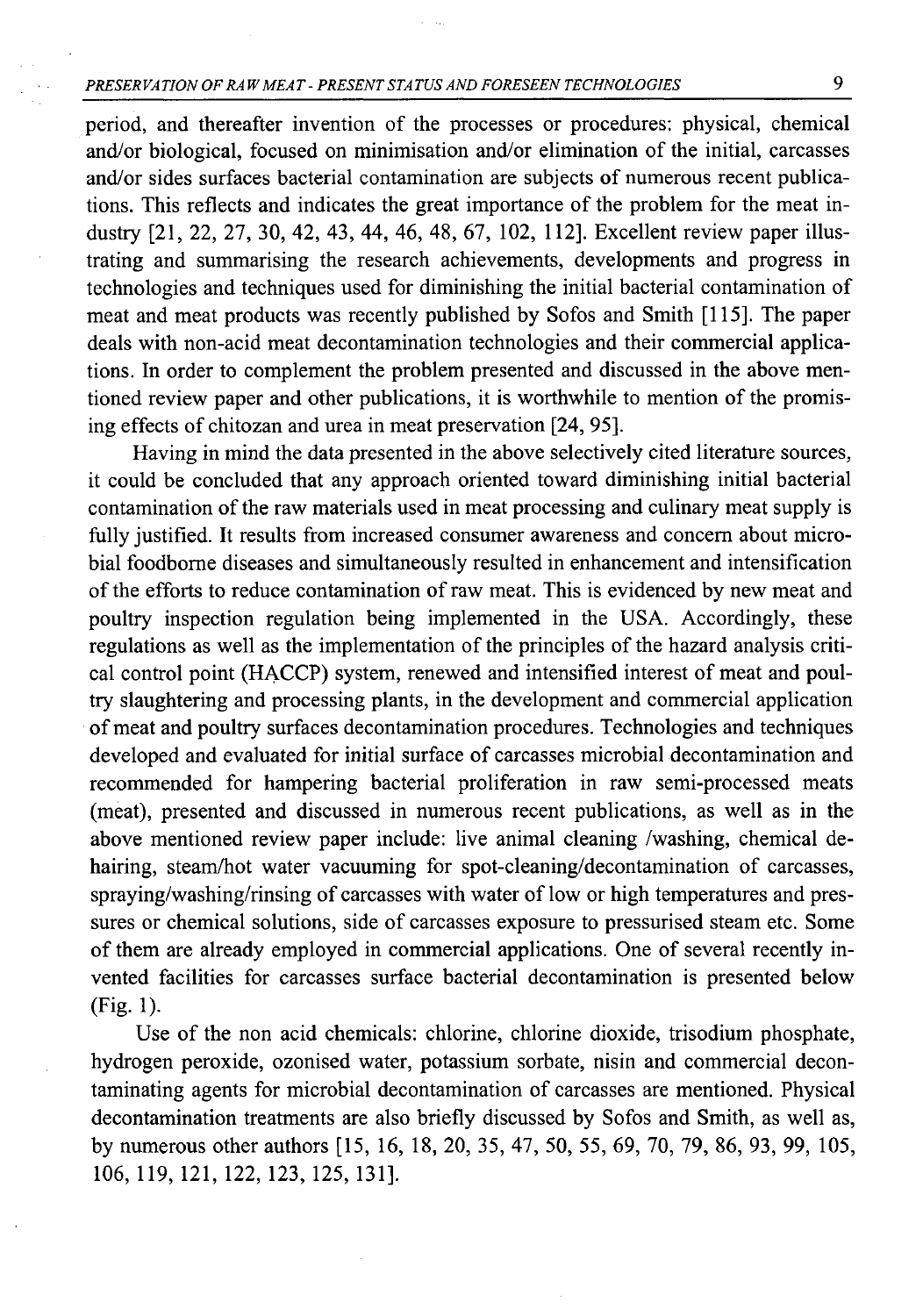

Fig. 1. Schematic diagram of commercial pasteurisation system. (Phebus, at. all., 1997).

Biopreservation of selected raw materials and food commodities, including fermented processed meat products, refers to extended storage life and enhanced safety of foods using the natural microflora and /or their antibacterial products. Lactic acid bacteria are considered of having a major potential for use in biopreservation. Their preservation effect is demonstrated by reduction the putrefactive bacteria population, as well as pathogenic microflora. Preservative effectiveness in meat by bacteriocins, nisin alone and/or as different joint treatments is presented in many papers [22, 49, 108]. Bacteriocins, other than nisin, are also considered of being effective preservatives for raw meat, semi-products like ground meat (beef, pork), fermented sausages etc. [1,3, 19, 40, 53,56, 62, 117, 120].

Research findings on use of diluted solutions of organic acids (acetic, lactic, fumaric, gluconic, propionic, ascorbic) as a very effective surface of carcasses, subprimal and retail cuts bacterial decontaminates are summarised in recent review paper by Smulders and Greer [114]. The results of relevant investigations that are presented and critically discussed there, are indicating that the reduction of initial bacterial contamination of slaughter raw materials is strongly influencing the applied preservative methods effectiveness, and consequently the shelf life of culinary meat, raw semi-products and processed meat products. Favourable and efficient decontamination of carcasses,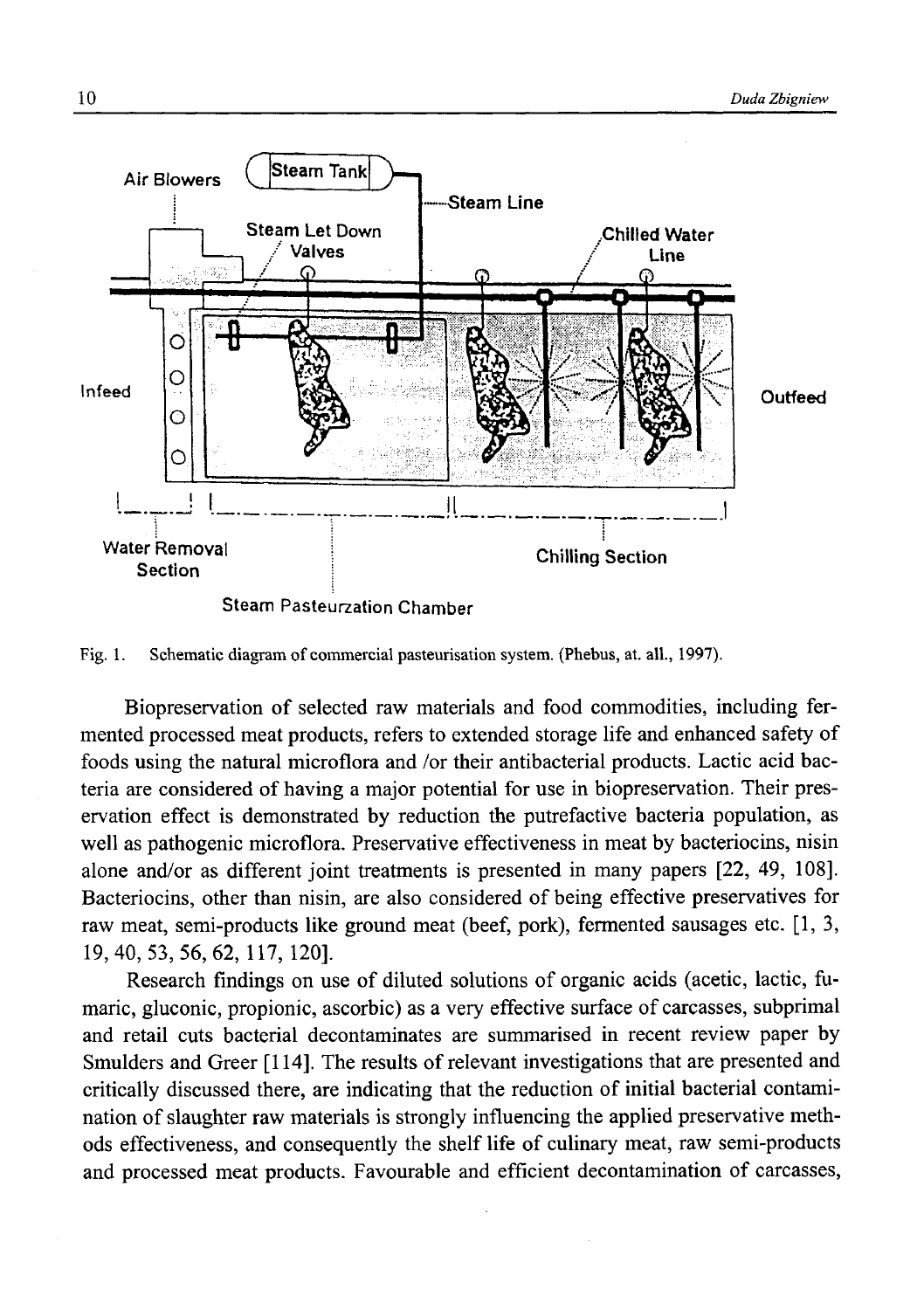sides, subprimals, cuts surface and/or ground meat, as well as, processed products (sausage, cooked ham), by diluted organic acids treatments and/or treatment by diluted acids in combination with other bactericidal or bacteriostatic agents [electricity, extracts of spices (ginger, garlic, onion), nisin, etc], are also presented in several other publications [5, 7, 28, 90, 97, 104, 109, 127, 132].

## **Envisaged perspectives for traditional slaughter raw materials and processed meat product preservation technologies**

Practically, preservation effectiveness for all sorts of food raw materials, both plant and animal origin, of known and commonly used preservation methods and/or techniques, to the great extend depends on kind and chemical composition of raw materials used for food commodities manufacturing. Consequently, effectiveness of used methods of preservation of food products, manufactured from relevant raw materials, depends mainly on selected features, namely: the amount of water, particularly of biologically available, initial microbial contamination which reflects the hygienic standard of handling and/or processing, applied method of preservation, conditions and period of storage, etc. All above concerns mainly such commonly used methods of preservation like: chilling, scalding, cooking and pasteurisation. Heavy (massive) initial contamination of raw materials greatly diminish probability of sufficient level of destruction by the above mentioned methods of preservation, the vegetative form of microorganisms, particularly of bacteria. Therefore, the hygienic processing and/or so called good manufacture practice and particularly the implementations and observation of the HACCP concept in handling of animal origin raw materials, mainly culinary meat and meat products, is considered of being of paramount importance for effectiveness of used preservation technologies, and consequently the wholesomeness point of view of animal origin food products processing.

It could be predicted that in the near future shelf-life of a great assortment of culinary meat cuts such as for example pork and lamb chops, t-bone steaks and the like, as well as, semi-processed mainly ground meat products (hamburgers, meat balls etc.) will be substantially extended using novel physical methods and techniques of preservation. Raw ground meat, mainly beef, used for preparation many different dishes in household, is in many countries a popular commodity available in retail meat shops and/or in supermarkets. Being very perishable product it requires special care i.e. to maintain chilling chain throughout whole handling and distribution and/or to apply appropriate food preservatives, physical treatment like irradiation (ionising, ultraviolet) and/or other supplementing methods for extension of its shelf life. Nowadays, applied food preservation and processing methods, techniques and/or technologies are generally considered to secure the supply of a wholesome, nutritious and tasty food, including meat and processed meat products [91, 92]. However, it should be stressed that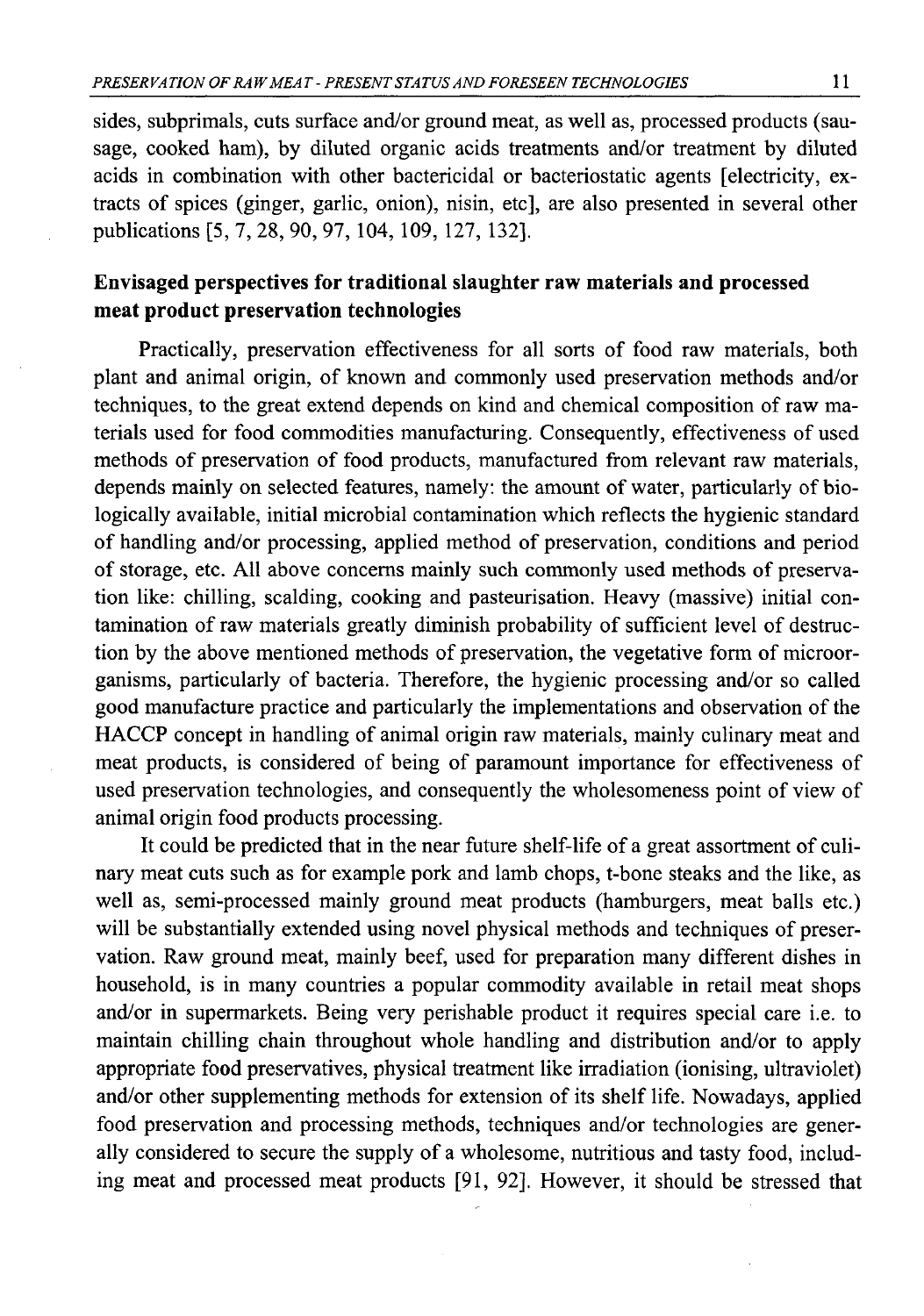even slightly destructive preservation methods can not be acceptable and should be substituted by the methods which negative effects are negligible or the negative effects do not exists at all. Simultaneously, commonly used preservation methods must be trustworthy, reliable and economically justified.

Recently, professionals envisaged **renaissance of the refrigeration** methods for food preservation, particularly of **chilling,** although with reservation of simultaneously extended shelf live. Such an opinion is based on that the refrigeration technologies and techniques of food preservation, among other attributes, are more environmentally friendly, creating less waste, commodities are stored more easily and taking up much less vital space for inventory and are easier to use. It is also predicted that in coming years advances in packaging will have a major impact on the industry manufacturing refrigerated i.e. chilled and frozen foods, aiming at fulfilling consumer demand for foods preserved by refrigeration [88]. Increasingly, consumers are demanding minimally-processed foods including animal origin (meat, poultry, fish, etc.) that are high in quality, nutritionally superior, tasty, easy to prepare and economic [26, 99]. According to Marth [85], extended shelf life refrigerated foods are those that have received minimal processing or pre-cooking and have an enhanced but limited shelf life. For such foods the refrigeration is a key preservation measure. These food include: luncheon meats and cured meats, as well as, partially processed refrigerated foods such as different sorts of salads, soups, entries, complete meals, uncured meat and poultry items. However, effectiveness of chilling as a preservation method of fresh meat and processed raw and cooked meat products is nowadays linked with simultaneously applied other conservation methods. Among other it is advisable or recommended to use such complementary methods as for example: vacuum, controlled and/or modified atmosphere packaging, if possible and preferentially in edible and/or biodegradable polymer films packing materials and/or coatings. Use of oxygen and free radicals quenchers, metal scavengers, retarders, antioxidants, bacteriocins, irradiation, etc. is also considered and envisaged and partially already implemented [2, 10, 29, 39, 41, 45, 58, 64, 66, 80, 82, 89, 103, 116, 124],

However, applying refrigeration for food preservation (mainly chilling) particular attention should be focused on maintaining the required, stable temperature during whole period of refrigerated food storage. It is strongly recommended to avoid abusive temperature, i.e. above 10°C, at which many psychrotrophic bacteria and nonproteolitic pathogens such as *Clostridium botulinum* and *Listeria monocytogenes* can grow, albeit slowly [31].

Regarding pork, lamb and beef carcasses, chilling technology and methods, numerous different technologies have been investigated and are recommended and considered for industrial use. Symptomatically enough, according to selected publications,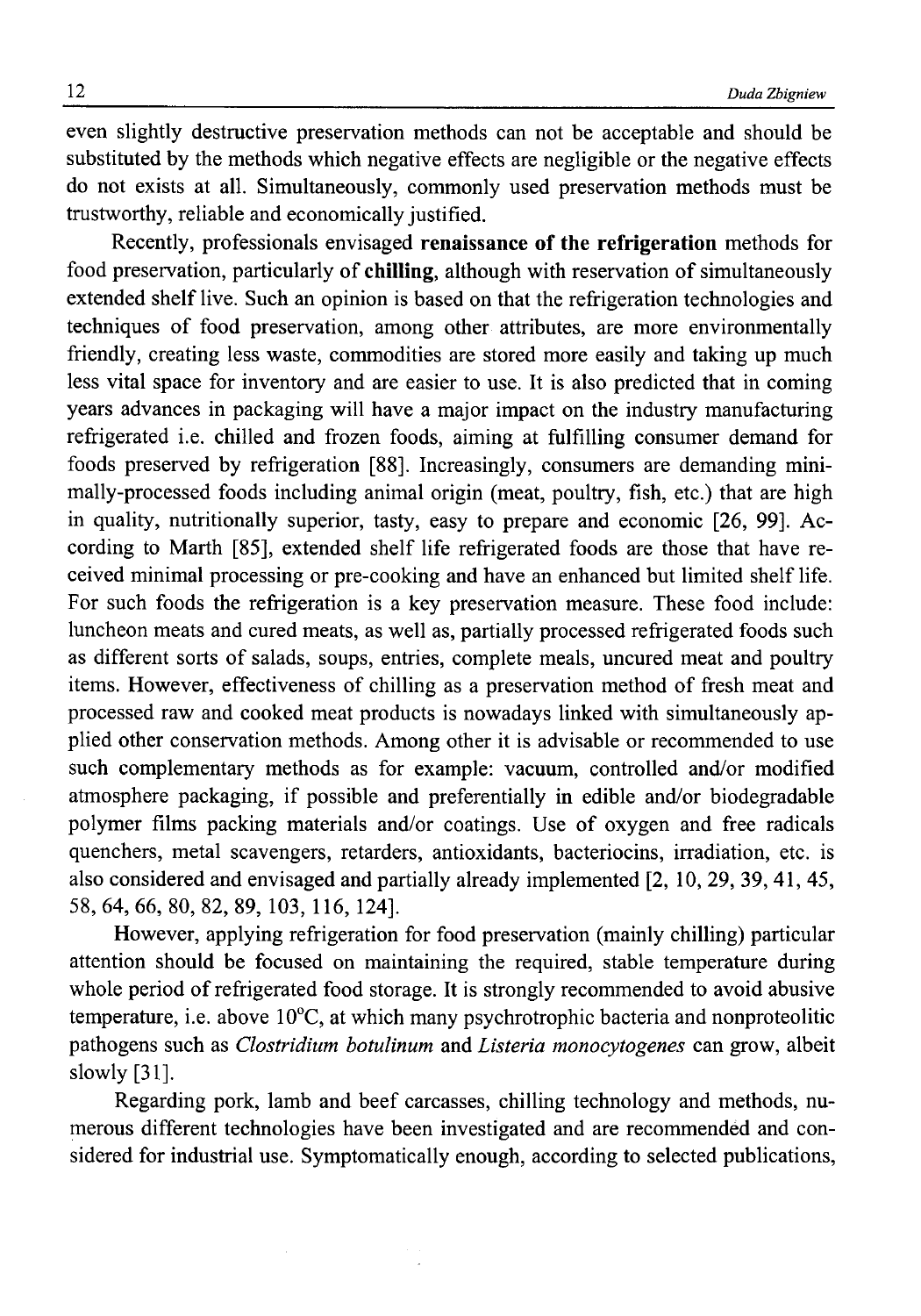ultra-rapid and spray-chilling, cryogenic, and other non-traditional refrigeration (chilling) technologies are recommended [11, 14, 59, 60, 63, 78, 83, 84, 111, 118, 130].

It could be also predicted with a great probability, that as at present and still for many coming decades freezing will remain most commonly used preservation and long storage method for raw meat, edible offal's, and selected raw processed meat products. Recommended and already selectively applied decrease of frozen storage temperature to around -40°C or even lower, will considerably lengthen storage time of large assortments of food products, including meats, without deterioration effects on stored products, mainly on the texture. In the above contents it seems worthwhile to focus the readers attention on that, that already in 1963, Dalhoff, E. and Jul, M. presented their results of investigation showing great influence of freeze storage temperature lowering on substantial lengthening of keeping times for frozen meat products (pork chops). The so called TTT (The Time Temperature) concept of meat item frozen storage, illustrated by Fig. 2. shows, that time and temperature of storage are equally important factors for frozen food (meat) storage from the quality point of view.

For preservation of selected assortments of processed meat commodities (hamburgers, meat balls, steaks, chops etc.), very rapid freezing techniques and technologies (fluidised bed freezing, brine, cryogenic and impingement freezing), using tunnel, spiral and/or cryogenic freezers, preventing the formation of large ice crystals that can damage cells and allow loss of moisture ("drip loss") and subsequent loss of texture upon thawing, could be envisaged [87, 100, 113], In order to reduce damage resulted from frozen storage of meat, preslaughter administration of antifreeze proteins was examined and their use positively assessed [101]. Use of cryoprotectants for frozen red meats is also suggested Tomaniak A, et all. [128].

It could also be envisaged that with observed developments in construction of the controlling and/or steering devices, allowing precise maintenance of required temperature in refrigerated chambers, still neglected method of raw meat preservation at it cryoscopic temperature will be given due consideration. Research findings showed possibility of raw meat storage at -1.5 to -2.5°C without water crystallisation, i.e. of the ice crystals forming in meat tissue. Meat, at cryscopic temperature, could be stored over 4 weeks and thereafter will be as fresh as stored at 4°C [34].

Heat treatment, as at present, will be also in coming future the most commonly used preservation method for food products consisted with the great variety of heat applied technologies. All known and used methods of heat treatment of meat and **proc**essed meat product such as: cooking, scalding, frying, roasting, pasteurisation and tyndalisation, **but particularly sterilisation,** are **considered** of **very** trustful and effective methods of food preservation, although their effectiveness depends on the amount of heat energy absorbed. Sterilisation applied by the food caning industry and commonly used at present, will continue to be popular preservation technology also for the fore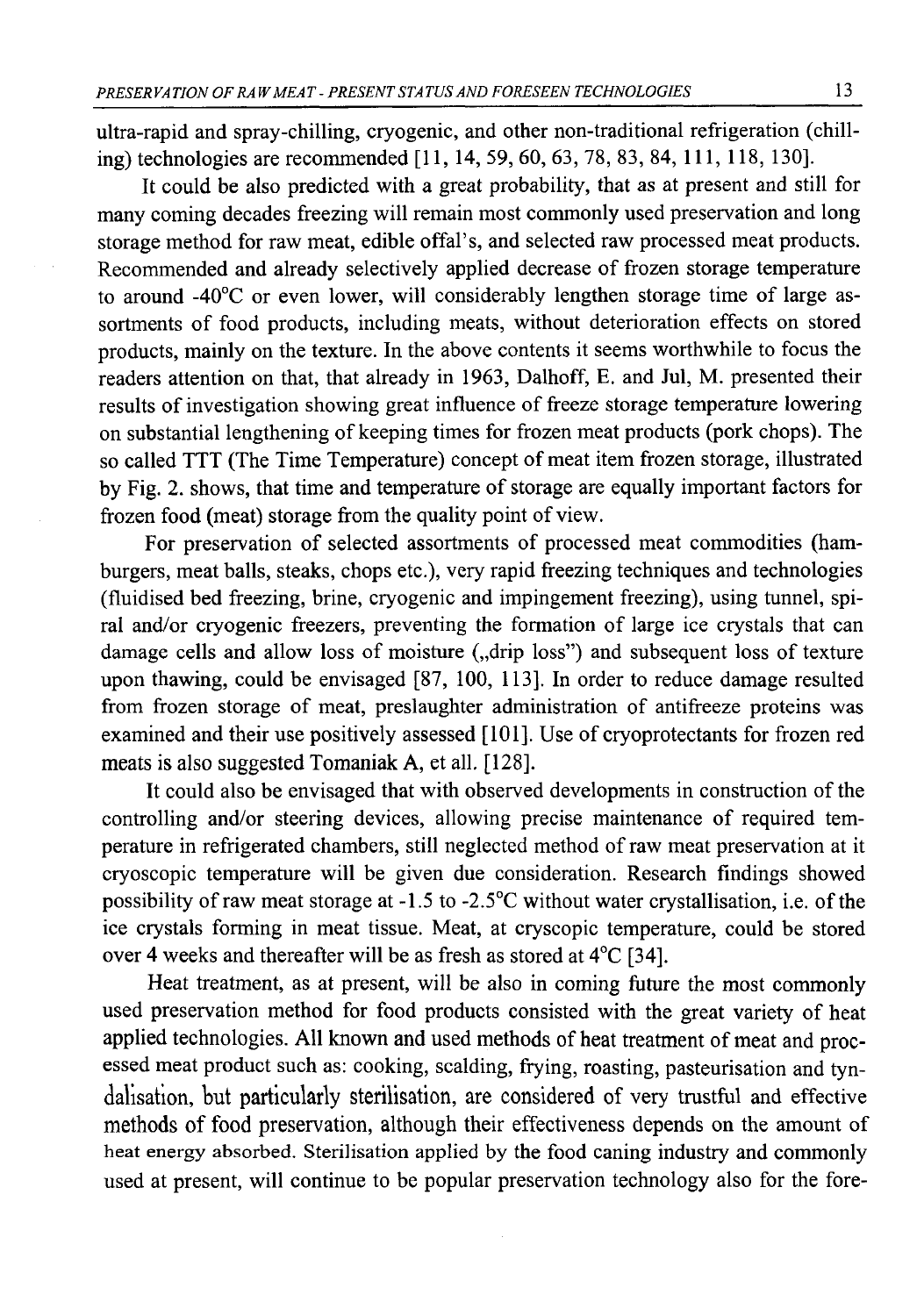seen future. It allows long term storage of food (meat) products at ambient temperature and to maintain strategic (emergency) reserve deposition, particularly those of animal origin. Drying jointly with fermentation will be also in future used by the meat industry to manufacture the fermented meat products i.e. long ripening assortments such as salami type sausage, prosciuto or Iberian type hams etc.



Fig. 2. The TTT concept illustrated by determining flavour " first detectable difference" and "consumer **acceptance limit" for frozen stored pork chops. ([23] adapted by Duda Z.).**

Curing and smoking has had lost their preservation significance for already many years. According to commonly accepted and approved opinion, at present, as well as, in the future those technologies, although still having restricted, albeit important, preservation effects and functions, namely antibotulinal and antioxidative, respectively, are and will be mainly considered as technologies allowing to create: colour, aroma and taste (flavour) as well as wholesomeness of cured meat products [6, 12, 32, 37, 38, 51, 52, 54, 65,76,81,96,110, 129].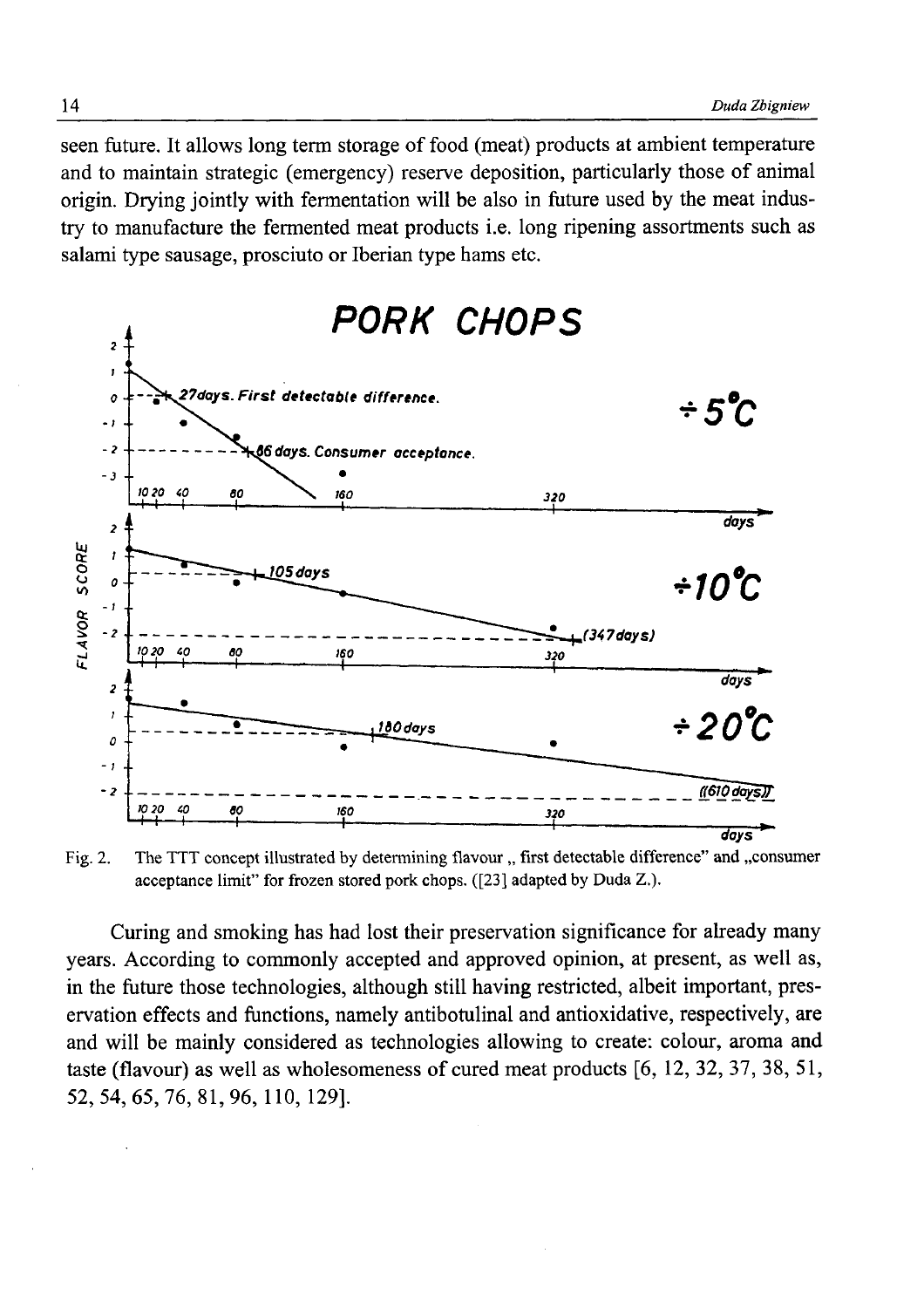## **Conclusions**

- 1. Preservation of perishable foods particularly of proteinaceus animal origin is a formidable task.
- 2. Still in several regions of the world: energy-, capital-, and technology intensive processes are not within the financial and managerial possibilities of many countries.
- 3. Traditional low energy preservation processes still assume importance and deserve due consideration.
- 4. In selecting and implementation of preservation technologies, dietary and religious habits, requirements and preferences, need to be obligatory observed.
- 5. In the industrial countries great impact of high technologies on food preservation techniques and technologies should be forecasted and novel and newly discovered preservation technologies will be applied and in common use.
- 6. The greatest preservation potentiality is for selected physical (non-thermal) methods: gamma-irradiation, pascalisation, microwaves, ultrasonication, high density pulsed light energy, high voltage pulsed electric fields, etc.

### **REFERENCES**

- [1] Abee T., Krockel L., Hill C.: Bacteriocins: Modes of action and potentials in food preservation and control of food poisoning. Int. J. Food Microbiol., **28**, 2, 1995, 169-185.
- [2] Ahvenainen, R.: Trends and applications of modified atmosphere and active packaging system; **safety and acceptability. In: New shelf-life technologies and safety assessments. Ahvenainen, R., Mattila-Sandholm T., Ohlsson T. Eds. VTT Symposium, 148, 1995, 85-102.**
- **[3] Aymerich, M. T., Hugas, M., Monfort, J.M.: Review: Bacteriocinogenic lactic acid bacteria associated with meat products. Food Science and Technology International,** *4,* **1998, 141-158.**
- [4] Bauer F., Burt S.A.: Proc. ECCEAMST course: "Shelf life of meat and meat products: quality as**pects, chemistry, microbiology, technology. ECCEAMST, Utrecht, The Netherlands, 1995.**
- [5] Bell K.Y., Cutter C.N., Sumner S.S.: Reduction of foodborne micro-organisms on beef carcass **tissue using acetic acid, sodium bicarbonate, and hydrogen peroxide spray washes. Food Microbiology, 14, 1997, 439-448.**
- **[6] Bertola N.C., Bevilacqua A.E., Zaritzky N.E.: Heat treatment effect on texture changes and thermal** denaturation of proteins in beef muscle. J. Food Processing & Preservation, 18, 1994, 31-46.
- **[7] Blom H., Nerbrik E., Dainty R., Hagtvedt T., Borch E., Nissen H., Nesbakken T.: Addition of 2.5%** lactate and 0.25% acetate controls growth of Listeria monocytogenes in vacuum-packed, sensory**acceptable servelat sausage and cooked ham stored at 4° C. Int. J. Food Microbiol., 38, 1997, 71-76.**
- **[8] Board R.G., Gould G.W.: Future prospects. In: Food Preservatives, (Ed. Russell N.J. and Gould G.W.) Blackie and Sons, Glasgow, 1991, 267-284.**
- [9] Bogh-Sorensen L.: Description of hurdles. In: Food preservation by combined processes. Ed. Leist**ner L. and Gorris L.G.M. Final Report. FLAIR Concerted Action No. 7, Subgroup B, EUR 15776 EN. 1994, 7- 24.**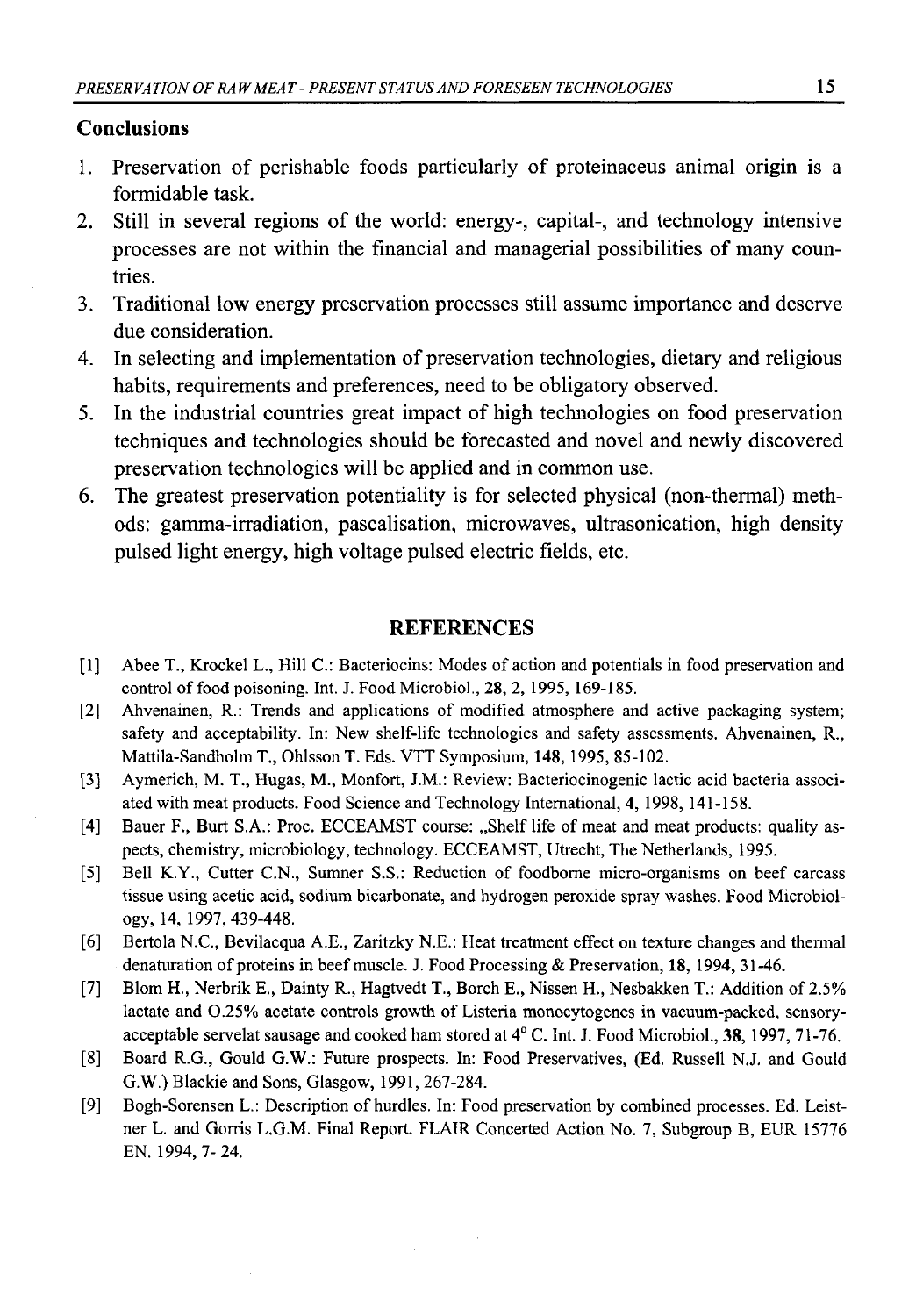- [10] Brody A.L.: Integrating aseptic and modified atmosphere packaging to fulfil a vision of tomorrow. **Food Technol., 50, 4, 1996, 56-66.**
- [11] Brown T., Chourouzidis K.N., Gigiel A.J.: Spray chilling of lamb carcasses. Meat. Sci., 34, 3, 1993, **311-325**
- **[12] Cambell-Platt G.: Fermented foods a world perspective. Food Res. Int., 27, 1994, 253-257.**
- **[13] Cassens R.G.: Meat preservation. Preventing losses and assuring safety. Food & Nutrition Press, Inc. Trumbull, Connecticut 06611, USA, 1994.**
- **[14] Chadderton T.: Non-traditional refrigeration technologies for efficient meat processing. Proc. 43rd Int. Congress Meat Sci. Technol. Auckland, New Zealand. Plenary session, 1997, 28-35.**
- **[15] Cheftel J.C.: Review: High-pressure, microbial inactivation and food preservation. Food Sci. Technol. Int., 1, 1995, 75-90.**
- [16] Cheftel J.C., Culioli J.: Effect of high pressure on meat: A review. Meat. Sci., **46**, 3, 1997, 211-236.
- [17] Chirife J.: Physicochemical aspects of food preservation by combined factors. Food Control, 4, 4, **1993,210-214.**
- [18] Collins C.I., Murano E.A., Wesley I.V.: Survival of Arcobacter butzleri and Campylobacter jejuni **after irradiation treatment in vacuum-packaged ground pork. J. Food Prot., 59, 11,1996, 1164-1166.**
- [19] Coventry M.J., Muirhead K., Hickey M.W.: Partial characterization of pediocin PO2 and comparison with nisin for biopreservation of meat products. Int. J. Food Microbiol., 26, 2, 1995, 133-145.
- [20] Crawford L.M., Ruff E.H.: A review of the safety of cold pasteurization through irradiation. Food **Control, 2, 2, 1996, 87-97.**
- **[21] Cutter C.N., Dorsa W.J., Siragusa G.R.: Rapid desiccation with heat in combination with water washing for reducing bacteria on beef carcass surfaces, 1997.**
- [22] Cutter C.N., Siragusa G.R.: Incorporation of nisin into a meat binding system to ihibit bacteria on **beef surfaces. Letters in Applied Microbiology, 27, 1998, 19-23.**
- [23] Dalhoff E., Jul M.: Factors affecting the keeping quality of frozen foods. Proc. Xth Int. Congress of **Refrigeration. Munich, Germany, P-9, 1963, 57-66.**
- [24] Darmadji P., Izumimoto M.: Effect of chitozan in meat preservation. Meat Sci., 38, 1994, 243-254.
- **[25] Deatherage F.E.: Man and his food and nitrite. National Livestock and Meat Board., 1978, 1-12.**
- [26] Dedaza M.S.T., Alzamora S.M., Chanes J.W.: Combination of preservation factors applied to minimal processing of foods. Crit. Rev. Food Sci. & Nutr., 36, 6, 1996, 629-659.
- [27] Delmore L.R.G., Sofos J.N., Schmidt G.R., Smith G.C.: Decontamination of inoculated beef with **sequential spraying treatments. J. Food Sci., 63, 5, 1998, 890-893.**
- **[28] Dickson J.S., Hardin M.D., Acuff G.R.: Organic acid rinses. Proc. Annual Rec. Meat Conf. AMSA, 49, 1996, 129-131.**
- [29] Doherty A.M., Allen P.: The effect of oxygen scavengers on the color stability and shelf-life of  $CO<sub>2</sub>$ **master packaged pork. J. Muscle Foods, 9, 1998, 351-363.**
- **[30] Dorsa W.J.: Decontamination of beef carcasses by commercial steam-vacuum. Proc. Rec. Meat Conf. AMSA, 49, 1996, 114.**
- **[31 ] Doyle M.P.: Extending the shelf life of refrigerated foods: for better or worse? Food Technol., 52, 2, 1998, 20.**
- [32] Duda Z.: Non-conventional methods for determination of the heating endpoint temperature of ther**mally processed meat and poultry meat products. Tehnologija Mesa, XXXIX, 3, 1998, 113-117.**
- [33] Duda Z.: Selected problems of nitrite use in meat processing. (In Polish). Żywność Technologia **Jakość, 5, 3(16), 1998, 5-42.**
- [34] Eustace I.J., Bill B.A.: Investigation of temperature minima for the storage of chilled meats. Proc. **34th Int. Congress Meat Sci. Technol. Part A. Brisbane, Australia, 1998, 228-230.**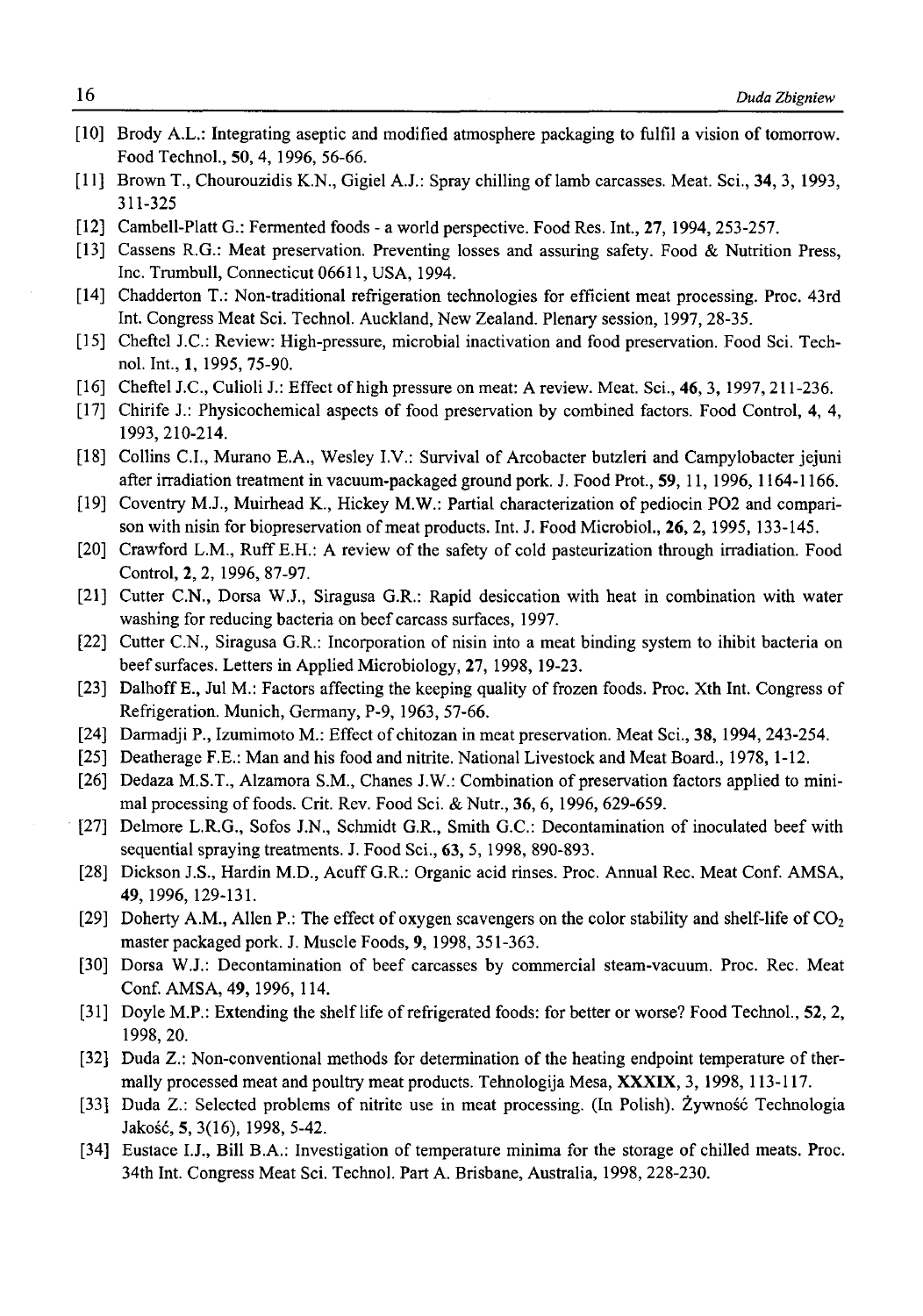- **[35] Farkas J.: Irradiation as a method for decontaminating food. A review. Int. J. Food Microbiol., 44, 3, 1998, 171-178.**
- **[36] Fellows P.: Food processing technology. Principles and practice. Woodhead Publishing limited, Cambridge, England, 1996.**
- **[37] Fessmann K.D.: Smoking technology at time of change. Fleischwirtsch., 75, 9, 1995, 1124-1126.**
- **[38] Fillion L., Henry C.J.K.: Nutrient losses and gains during frying: a review. Int. J. Food Sci. Nutr., 49, 1998, 157-168.**
- [39] Fung D.Y.C., Lin C.C.S., Gailani M.B.: Effect of phenolic antioxidants on microbial growth. CRC **Crit. Rev. Microbiol., 12, 2, 1985, 153-183.**
- [40] Ganzle M.G., Hertel C., Hammes W.P.: Antimicrobial activity of bacteriocin-producing cultures in meat products - Modelling of the effect of pH, NaCl, and nitrite on the antimicrobial activity of sa**kacin P against** *Listeria ivanovii* **DSM20750. Fleischwirtschaft, 7 6 ,4, 1996,409-412.**
- [41] Gennadios A., Hanna M.A., Kurth L.B.: Application of edible coatings on meat, poultry and sea**foods: A review. Lebensm. -Wiss. u.- Technol., 30, 1997, 337-350.**
- [42] Gill C.O., Badoni M.: The hygienic and organoleptic qualities of ground beef prepared from manu**facturing beef pasteurized by immersion in hot water. Meat Sci., 46, 1, 1997, 67-75.**
- [43] Gill C.O., Bryant J.: Decontamination of carcasses by vacuum-hot water cleaning and steam pas**teurization during routine operations at a beef packing plant. Meat Sci., 47, 3/4, 1997, 267-276.**
- [44] Gill C.O., Deslandes B., Rahn K., Houde A., Bryant J.: Evaluation of the hygienic performances of **the process for beef carcass dressing at 10 packing plants. J. Applied Microbiology, 84, 1998, 1050- 1058.**
- [45] Gill C.O., McGinnis J.C.: The use of oxygen scavengers to prevent the transient discoloration of **ground beef packaged under controlled, oxygen-depleted atmospheres. Meat Sci., 41, 1, 1995, 19- 27.**
- [46] Gill C.O., McGinnis J.C., Bryant J.: Microbial contamination of meat during the skinning of beef **carcass hindquarters at three slaughtering plants. Int. J. Food Microbiol., 42, 1998, 175-184.**
- [47] Giroux M., Laroix M.: Nutritional adequacy of irradiated meat a review. Food Research Int., 31, 4, **1998, 257-264.**
- **[48] Gould G.W.: Industry perspectives on the natural antimicrobials and inhibitors for food applications. J. Food Prot. Supplement, 1996, 82-86.**
- [49] Hague M.A., Kastner C.L., Fung D.Y.C., Kone K., Schwenke J.R.: Use of nisin and microwave **treatment reduces Clostridium sporogenes outgrowth in precooked vacuum-packaged beef. J. Food Prot., 60, 9, 1997, 1072-1074.**
- [50] Haire D.L., Chen G., Janzen E.G., Fraser L., Lynch J.A.: Identification of irradiated foodstuffs: a review of recent literature. Food Res. Int., 30, 3/4, 1997, 249-264.
- [51] Hammes W.P., Tichaczek P.S.: The potential of lactic acid bacteria for the production of safe and **wholesome food. Z. Lebensm Unters Forsch., 198, 1994, 193-201.**
- **[52] Hanson R.E.: Reducing process variation in the cooking and smoking process. Proc. Rec. Meat Conf. AMS A, 50, 1997, 33-41.**
- [53] Hastings J.W., Stiles M.E., Vonholy A.: Bacteriocins of Leuconostocs isolated from meat. Int. J. **Food M icrobiol, 24, 1-2, 1994, 75-81.**
- [54] Hermey B., Patzelt H.: Using liquid smoke. Fleischwirtsch., 75, 4, 1995, 445-447
- **[55] Houben J.H., Vanroon P.S., Kroi B.: Continuous radio-frequency pasteurization in sausage manufacturing lines. Fleischwirtsch., 73, 10,1993, 1146-1149.**
- [56] Hugas M.: Bacteriocinogenic lactic acid bacteria for the biopreservation of meat and meat products. **Meat Sci., 49, Suppl., 1998, S139-S150.**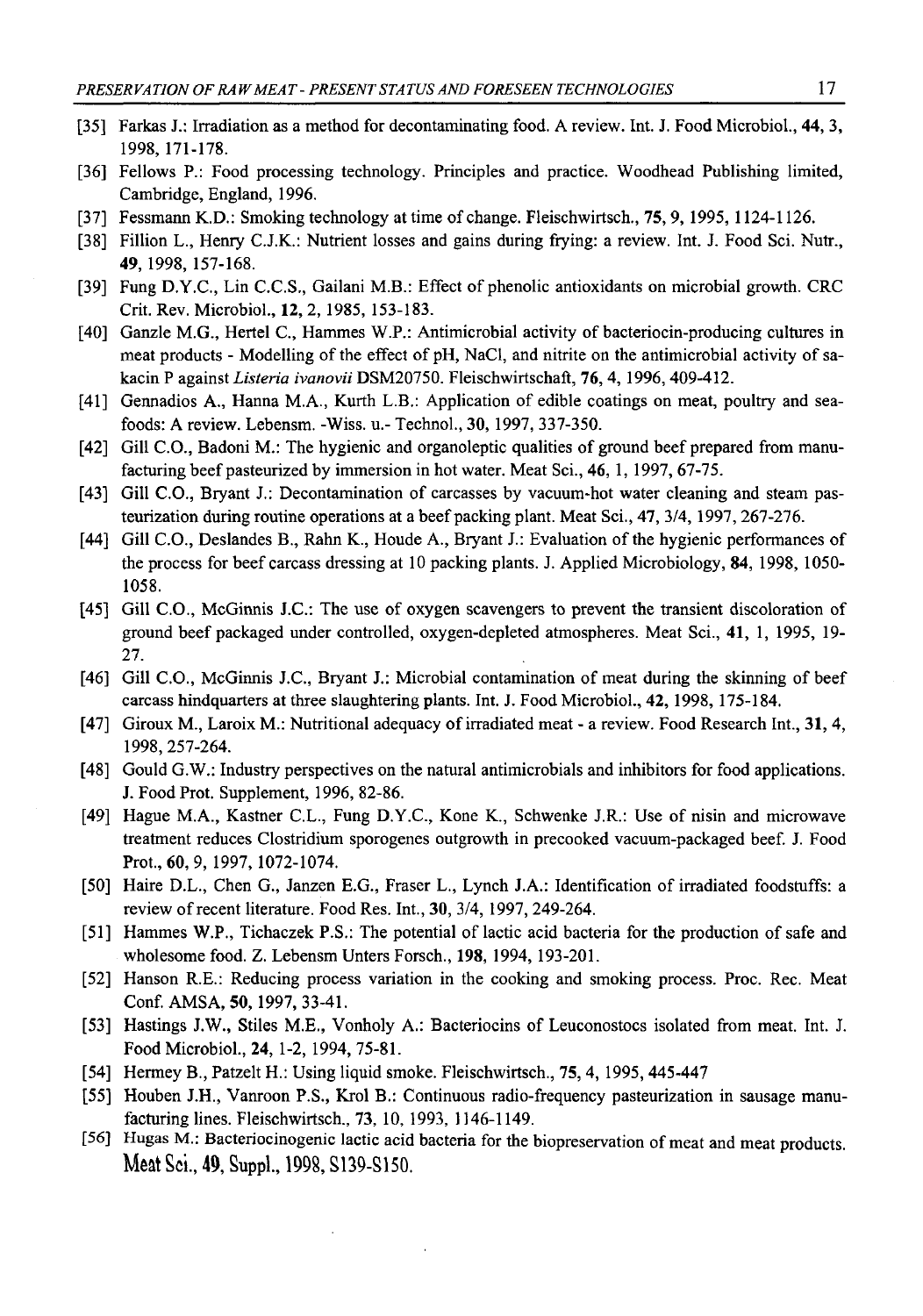- [57] Huis-in't-Veld J.H.J.: Microbial and biochemical spoilage of foods: an overview. Int. J. Food Micro**biol., 33, 1, 1996, 1-18.**
- [58] Hurme, E., Vaari A., Ahvenainen R.: Active and smart packaging of food. In: Minimal processing of **food. Proc. VTT Symp., 142, 1994, 149-178.**
- **[59] James S.J., Bailey C.: Process design data for beef chilling. Int. J. Refrig., 12, 1, 1989, 4249.**
- [60] Jones S.D.M., Grrer G.G, Jeremiah L.E., Muray A.C., Robertson W.M.: Cryogenic chilling of pork **carcasses: effect on muscle quality, bacterial population and palatability. Meat. Sci., 29, 1, 1991, 1- 16.**
- [61] Kelly W.J., Asmundson R.V., Huang A.C.M.: Isolation and characterization of bacteriocin**producing lactic acid bacteria from ready-to-eat food products. Int. J. Food Microbiol., 33, 2-3, 1996, 209-218.**
- [62] Kim, W. J. 1993. Bacteriocins of lactic acid bacteria: their potentials as food biopreservative. Food **Reviews Int., 9, 2, 299-313.**
- [63] Klettner P.G.: Cooling and freezing of carcasses. Fleischwirtsch., **76**, 7, 1996, 679.
- **[64] Krochta J.M., De Mulder-Johnston C.: Edible and biodegradable polymer films: challenges and opportunities. Scientific status summary. Food Technology, 51, 2, 1997, 61-74.**
- [65] Laack van R.L.J.M.: Spoilage and preservation of muscle foods. In: Muscle Foods Meat, Poultry **and Seafood Technology. Ed. Kinsman D.N., Kotula A.W., Breidenstein B.C. Chapman and Hall. New York-London 1994, 378-405.**
- **[66] Labuza T.P.: An introduction to active packaging for food. Food Technol., 50, 4, 1996, 68-71.**
- [67] Lahr J.A.: Beef carcass microbial contamination post slaughter numbers of bacteria, sources of contamination and variability of data. Proc. Annual Rec. Meat Conf. AMSA, 49, 1996, 132-137.
- [68] Lambert A.D., Smith J.P., Dodds K.L.: Shelf life extension and microbiological safety of fresh meat **- a review. Food Microbiology, 8,1991, 267-297.**
- [69] Lee M., Sebranek J.G., Olson D.G., Dickson J.S.: Irradiation and packaging of fresh meat and poul**try. J. Food Prot., 59, 1, 1996, 62-72.**
- [70] Lefebvre N., Thibault R., Charbonneau R., Piette J-P.G.: Improvement of shelf-life and wholesomeness of ground beef by irradiation.- 2. Chemical analysis and sensory evaluation. Meat Sci., 36, 3, **1994, 371-380.**
- **[71] Leistner L.: Food preservation by combined methods. Food Res. Int., 25, 1992, 151-158.**
- **[72] Leistner L.: Introduction to hurdle technology. In: Food preservation by combined processes. Ed. Leistner, L. and Gorris, L. G. M. Final report FLAIR concerted Action No. 7, Subgroup B. EUR 15776 En. 1-6, 1994.**
- **[73] Leistner L.: Further development in the utilization of hurdle technology for food preservation. J. Food Eng., 22, 1994, 421-432.**
- [74] Leistner L.: Principles and applications of hurdle technology. In: New methods of food preservation. Ed. Gould, G. W. Blackie Academic and Professional. An Imprint of Chapman and Hall. Chapman **and Hall. London, Glasgow, Weinheim, New York, Tokyo, Melbourne, Madras 1995, 1-21**
- [75] Leistner L.: Microbial stability and safety of healthy meat, poultry and fish products. In: Advances **in Meat Research - vol. 11. Production and processing of healthy meat, poultry and fish products.** Ed. Pearson, A. M. and Dutson, T. R. Blackie Academic and Professional. An Imprint of Chapman **and Hall. Chapman and Hall. London, Weinheim, New York, Tokyo, Melbourne, Madras 1997, 347-360.**
- [76] Leistner L.: Mild and effective thermal treatment on meat products by application of hurdle technol**ogy. Tehnologija Mesa, XXXIX, 3,1998, 95-100.**
- **[77] Leistner L., Gorris L.G.M.: Review. Food preservation by hurdle technology. Trends in Food Sci. and Technol., 6, 2, 1995, 41-46**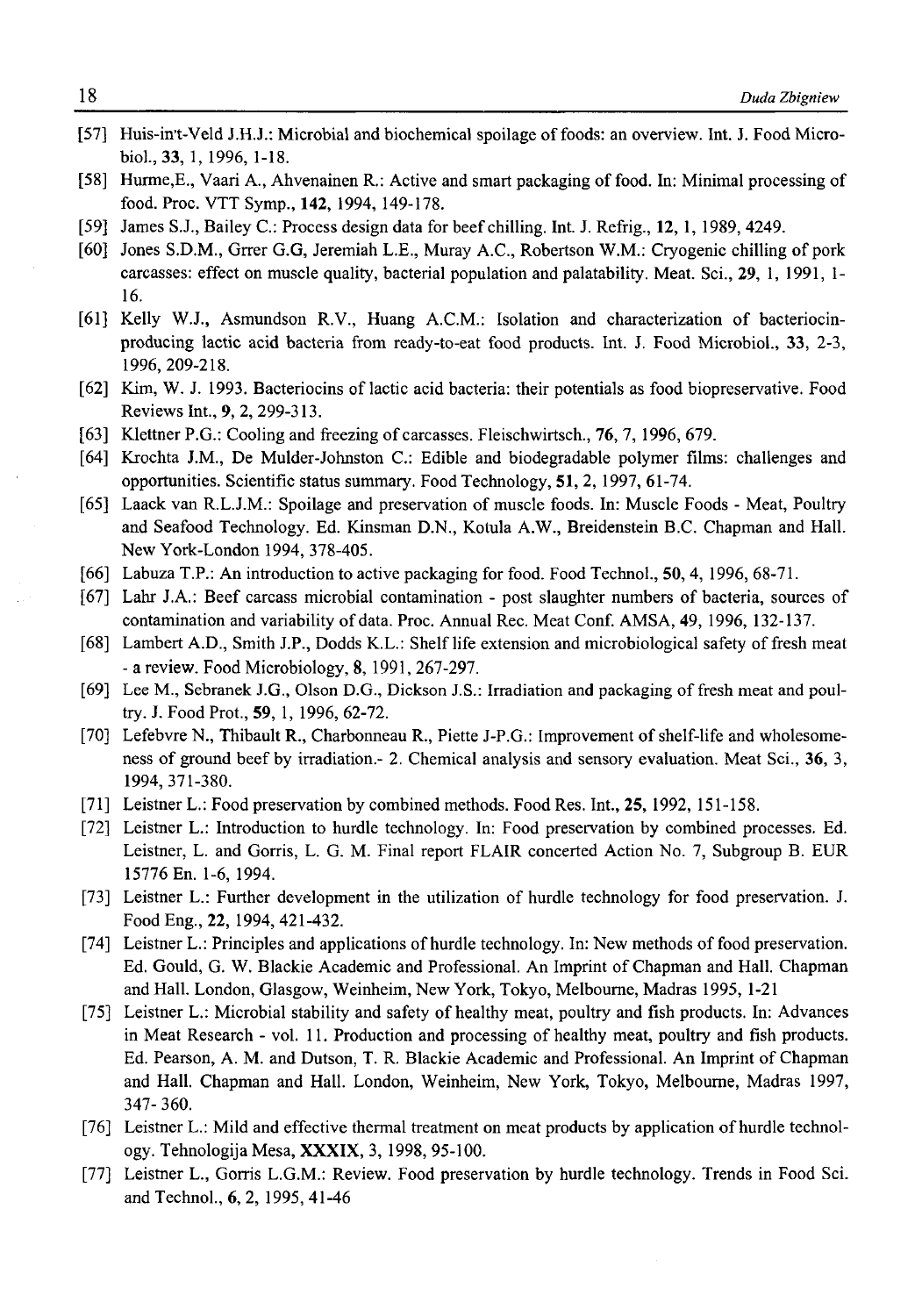- **[78] Lucas T., Raoult-Wack A.L.: Immersion chilling and freezing in aqueous refrigerating media: review and future trends. In. J. Refrig., 21, 6, 1998,419-429.**
- **[79] Luchsinger S.E., Kropf D.H., Chambers IV E., Zepeda C.M.G., Hunt M.C., Stroda S.L.,** Hollingsworth M.E., Marsden J.L., Kastner C.L.: Sensory analysis of irradiated beef patties and **whole muscle beef. J. Sensory Studies, 12, 1997, 105-126.**
- [80] Luck E.: Food applications of sorbic acid and its salts. Food Additives &. Contaminants, 7, 5, 1990, **711-715.**
- **[81] Lucke F-K.: Fermented meat products. Food Res. Int., 27, 1994, 299-307.**
- **[82] Madsen H.L., Bertelsen G.: Spices as antioxidants. Trends Food Sci. Technol., 6, 8, 1995, 271-277.**
- **[83] Mallikarjuman P., Mittal G.S.: Optimum conditions for beef carcass chilling. Meat Sci., 39, 2, 1995, 215-223.**
- **[84] Mallikarjunan P., Mittal G.S.: Selection criteria for beef carcass chilling. Food Res. Int., 29, 7, 1996, 661-666.**
- **[85] Marth E.H.: Extended shelf life refrigerated foods: microbiological quality and safety. Food Technol., 52, 2, 1998, 57-62.**
- [86] McClemens D.J.: Advances in the application of ultrasound in food analysis and processing. Trends **Food Sci. Technol., 6, 9, 1995, 293-299.**
- **[87] Mermelstein N.H.: Freezing seafood. Food Technology, 52, 2, 1998, 72-73.**
- **[88] Mermelstein N.H.: Food Technology's 50th anniversary: looking ahead. Food Technology, 51, 12, 1997, 49-54.**
- [89] Meyer A.S., Isaksen A.: Application of enzymes as food antioxidants. Trends in Food Sci. Technol., **6, 9, 287-319**
- [90] Miller R.K.: Effect of non-meat ingredients as aid to shelf-life. Proc. Annual Rec. Meat Conf. **AMSA, 45, 1992, 85-95.**
- **[91] Miller S.: Developing a new food wholesomeness science to ensure food safety. Food Technol., 51, 12, 1997, 62-65.**
- **[92] Miyagishima K., Moy G., Miyagawa S., Motarjemi Y., Kaferstein F.K.: Food safety and public health. Food Control., 6, 5,1995,253-259.**
- [93] Murano E.A.: Irradiation of fresh meats. Food Technol., **49**, 12, 1995, 52-54.
- **[94] Nair R.B.: Preservation. Stabilised meat products. Meat Focus Int., 1, 12, 1992, 374-377.**
- [95] Narasimha-Rao D., Sreenivasamurthy V.: A preliminary study on the effect of urea in the preservation of meat. Meat Sci., **17**, 4, 1986, 251-265.
- **[96] Nout M.J.R.: Fermented foods and food safety. Food Res. Int., 27, 1994, 291-298.**
- [97] Ogden S.K., Taylor A.J., Dood Ch.E.R., Guerrero I., Buendia H.E., Gallardo F.: The effect of com**bining propionic and ascorbic acid on the keeping qualities of fresh minced pork during storage. Lebensm. -Wiss. u-Technol., 29, 1996, 227-233.**
- **[98] Ohlsson T.: Minimal processing preservation methods of future: an overview. Trends Food Sci. & Technol., 5, 11,1994, 341-344.**
- [99] Olson D.G.: Irradiation of food. Food Technology, **52**, 1, 1998, 56-62.
- **[100] Ovadia D.Z., Walker C.E.: Impingement in food processing. Food Technol., 5 2 ,4, 1998,46-50.**
- [101] Payne S.R., Young O.A.: Effects of pre-slaughter administration of antifreeze proteins on frozen **meat quality. Meat Sci., 41, 2, 1995, 147-155.**
- **[102] Phebus R.K., Nutch A.L., Schafer D.E.: Laboratory and commercial evaluation of a steam pasteuri**zation process for reduction of bacterial population on beef carcass surface. Proc. Annual Rec. Meat **Conf. AMSA, 49, 1996, 121-124.**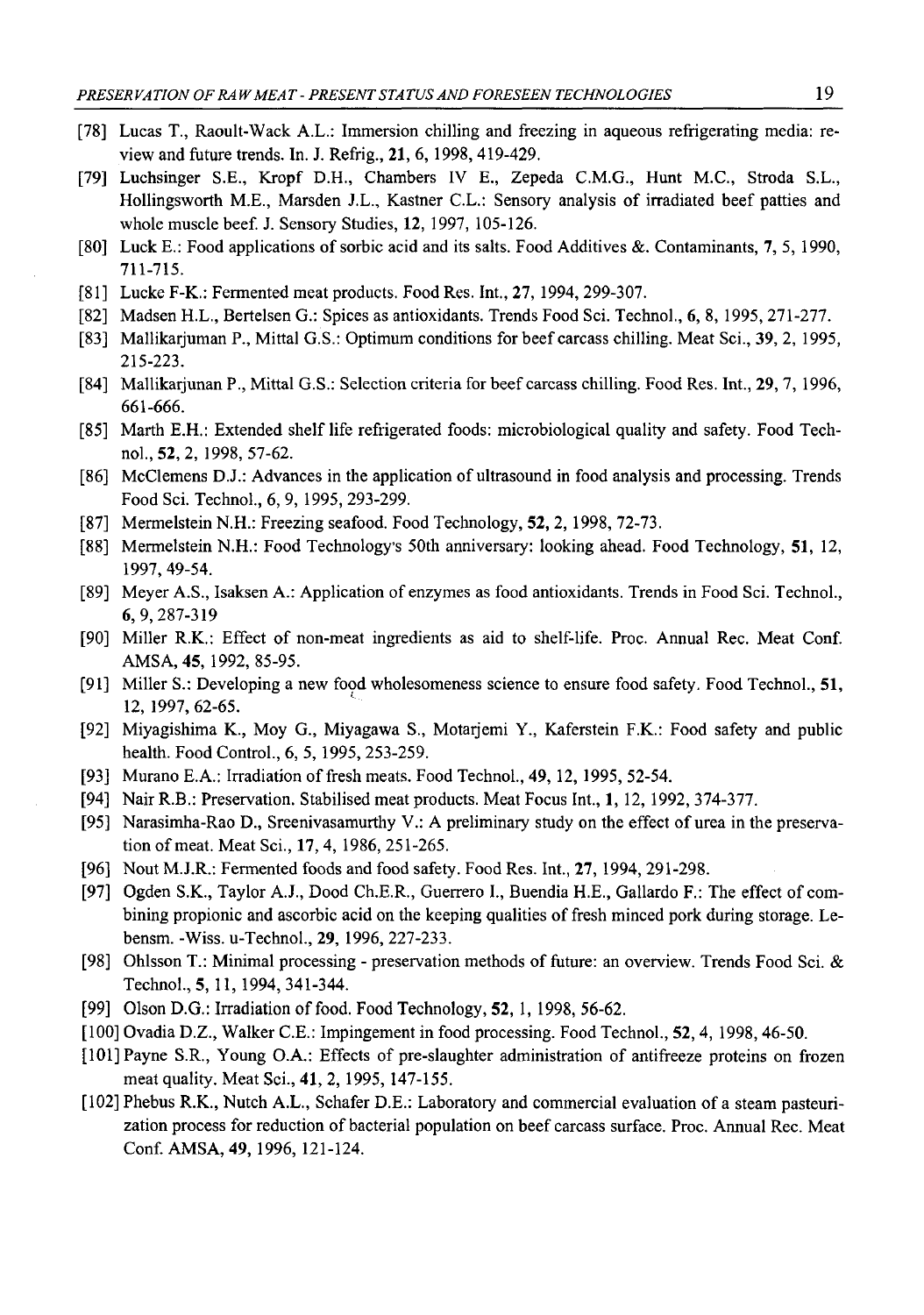- **[103] Phillips C.A.: Review: Modified atmosphere packaging and its effects on the microbiological qual**ity and safety of produce. Int. J. Food Sci. Technol., 31, 1996, 463-479.
- [104] Podolak R.K., Zayas J.F., Kastner C.L., Fung D.Y.C.: Reduction of bacterial populations on vac**uum-packed ground beef patties with fumaric and lactic acids. J. Food Prot., 59, 10, 1996, 1037- 1040.**
- [105] Pushpa P., Chawla S.P., Thomas P., Kesavan P.C.: Effect of high hydrostatic pressure, gama**irradiation, and combination treatments on the microbiological quality of lamb meat during chilled storage. J. Food Safety, 16, 1997, 263-271.**
- [106] Radomyski T., Murano E.A., Olson D.G., Murano P.S.: Elimination of pathogens of significance in **food by low-dose irradiation: A review. J. Food Prot., 57, 1994, 73-86.**
- **[107] Romans J.R., Costello W.J., Carlson C.W., Greaser M.L., Jones K.W.: The meat we eat. Interstate Publishers, Inc. / Danville, Illinois 1994.**
- [108] Rozbeh M., Kalchayanand N., Field R.A., Johnson M.C., Ray B.: The influence of biopreservatives on the bacterial level of refrigerated vacuum packed beef. J. Food Safety, 13, 1993, 99-111.
- [109] Scannell A.G.M., Hill C., Buckley D.J., Arendt E.K.: Determination of the influence of organic acids and nisin on shelf-life and microbiological safety aspects of fresh pork sausage. J. Appl. Mi**crobiol., 83, 1997, 407-412.**
- [110] Seideman S.C., Durland P.R.: The effect of cookery on muscle proteins and meat palatability. J. **Food Quality, 6, 1984, 291-314.**
- $[111]$  Sheridan J.J.: The ultra-rapid chilling of lamb carcasses. Meat Sci., 28, 1, 1990, 31-50.
- [112] Sheridan J.J.: Sources of contamination during slaughter and measures for control. J. Food Safety, **18,4, 1998, 321-339.**
- **[113] Shewfelt R.L., Erickson M.C., Hung Y.-C., Malundo T.M.M.: Applying quality concepts in frozen food development. Food Technol., 51, 2, 1997, 56-59.**
- **[114] Smulders F.J.M., Greer G.G.: Integrating microbial decontamination with organic acids in HACCP** programmes for muscle foods: prospects and controversies. Intern. J. of Food Microbiol., 44, 1998, **149-169.**
- **[115] Sofos J.N., Smith G.C.: Nonacid meat decontamination technologies: Model studies and commercial applications. Int. J Food Microbiology, 44, 1998, 171-178.**
- [116] Sorheim O, Nissen H., Nesbakken T.: The storage life of beef and pork packaged in an atmosphere **with low carbon monoxide and high carbon dioxide. Meat Sci., 52, 2, 1999, 157-172.**
- **[117] Stiles M.E.: Biopreservation by lactic acid bacteria. Proc. Fifth Symp. on Lactic Acid Bacteria: Genetics, Metabolism and Applications. Venema M., Veld J.H.J.H., Hugenholz J. Eds. 1996, 331- 345.**
- [118] Strydom P.E., Buys E.M.: Effect of spray-chilling on carcass mass loss and associated bacteriology. **Meat Sci., 39, 2, 1995, 265-276.**
- **[119] Suzuki A., Homma N., Fukuda A., Hirao K., Uryu T., Ikeuchi Y.: Effect of high pressure treatment** on the flavour-related compounds in meat. Meat. Sci., 37, 1994, 369-379.
- **[120] Tain M-X., Weber G. H., Ayres J.W., Sandine W.E.: Bacteriocins applied to food packaging materials to inhibit** *Listeria monocytogenes* **on meats. J. Food Sci., 62, 2,1997, 413-415.**
- [121] Tarkowski J.A., Beumer R.R., Kampelmacher E.H.: Low gamma irradiation of raw meat. II. Bacte**riological effects on samples from butcheries. Int. J. Food Microbiol., 1, 1,1984,25-31.**
- **[122] Tarkowski J.A., Stoffer S.C.C., Beumer R.R., Kampelmacher E.H.: Low dose gamma irradiation of raw meat. I. Bacteriological and sensory quality effects in artificially contaminated samples. Int. J. Food Microbiol., 1, 1, 1984, 13-23.**
- [123] Thakur B.R., Nelson P.E.: High-pressure processing and preservation of food. Food Rev. Int., 14, 4, **1998, 427-447.**